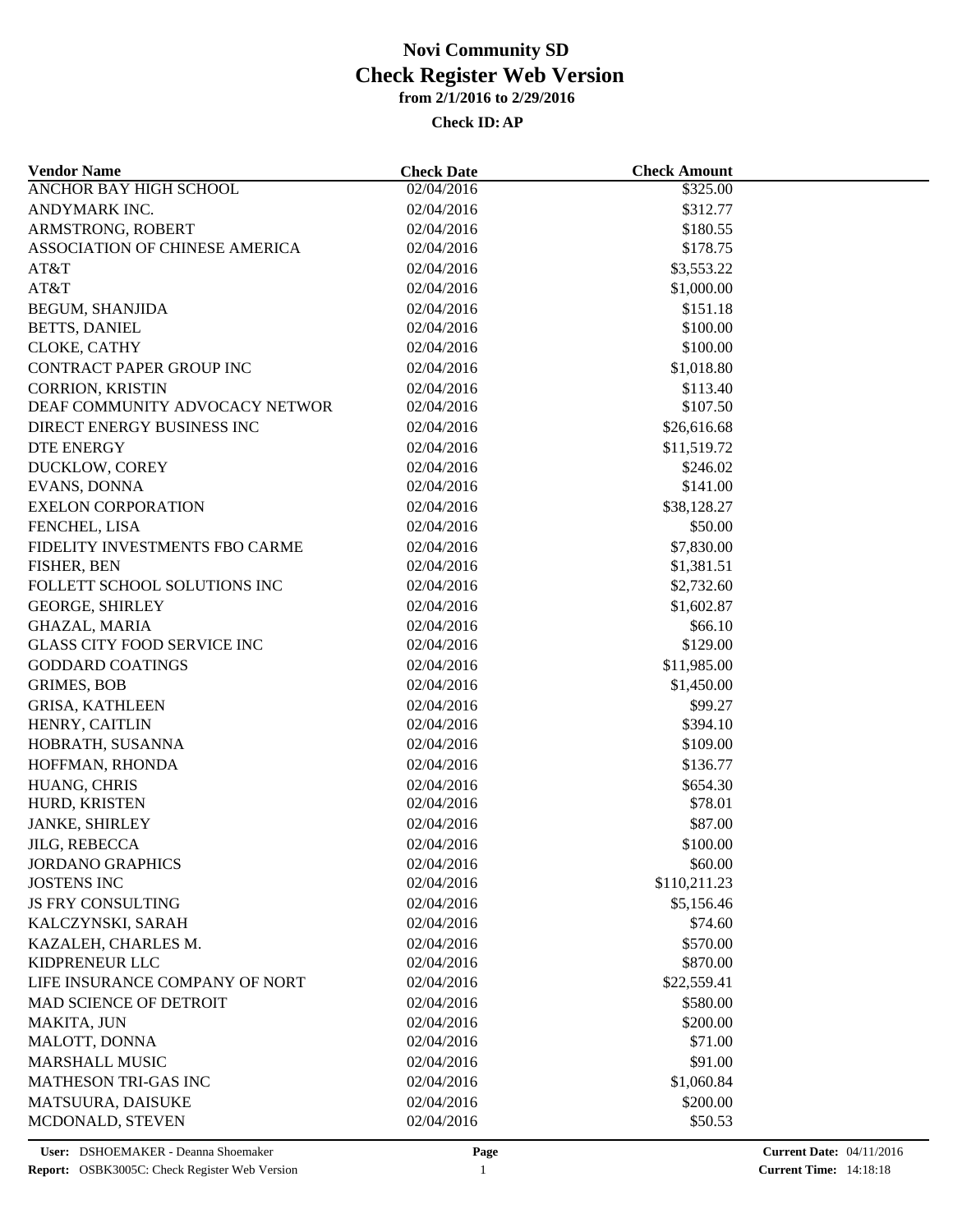| <b>Vendor Name</b>               | <b>Check Date</b>        | <b>Check Amount</b> |  |
|----------------------------------|--------------------------|---------------------|--|
| <b>MEDCO SUPPLY INC</b>          | 02/04/2016               | \$2,523.39          |  |
| MERCY HIGH SCHOOL                | 02/04/2016               | \$225.00            |  |
| MICHIGAN INTERSCHOLASTIC SWIM    | 02/04/2016               | \$257.00            |  |
| MOISEEFF, AUDREY                 | 02/04/2016               | \$39.98             |  |
| MOORE, JANELLE                   | 02/04/2016               | \$559.10            |  |
| MULAY, MINAL                     | 02/04/2016               | \$75.00             |  |
| NEFF MOTIVATION INC              | 02/04/2016               | \$1,138.17          |  |
| NEUTRAL ZONE SPORTS VIDEO LLC    | 02/04/2016               | \$1,140.00          |  |
| NURISH BRANDS INC                | 02/04/2016               | \$192.00            |  |
| PARK, SOO HYUN                   | 02/04/2016               | \$53.33             |  |
| PLANTE & MORAN CRESA LLC         | 02/04/2016               | \$17,263.64         |  |
| POSPESHIL, TOM                   | 02/04/2016               | \$875.81            |  |
| PRODUCTION TOOL SUPPLY CO        | 02/04/2016               | \$1,215.46          |  |
| <b>PROGRAMAX</b>                 | 02/04/2016               | \$225.00            |  |
| <b>QUALITY ROOFING INC</b>       | 02/04/2016               | \$34,861.50         |  |
| <b>RELIABLE DELIVERY</b>         | 02/04/2016               | \$1,667.25          |  |
| SAFEWAY SHREDDING LLC            | 02/04/2016               | \$60.00             |  |
| SAYLES, MARGARET                 | 02/04/2016               | \$214.00            |  |
| <b>SBSI SOFTWARE INC</b>         | 02/04/2016               | \$1,279.40          |  |
| SCHOLASTIC BOOK CLUBS INC        | 02/04/2016               | \$184.00            |  |
| <b>SCOBIE, ERIC</b>              | 02/04/2016               | \$78.99             |  |
| SEMSL-ALPINE VALLEY DIVISION     | 02/04/2016               | \$550.00            |  |
| <b>SHAFER, RACHELLE</b>          | 02/04/2016               | \$25.60             |  |
| SHEPPEARD, MICHELLE              | 02/04/2016               | \$200.00            |  |
| SMITH, JASON                     | 02/04/2016               | \$15.16             |  |
| STALEY, DONALD ALBERT            | 02/04/2016               | \$96.00             |  |
| STOTLER, DIANA                   | 02/04/2016               | \$180.28            |  |
| STRIKE MASTERS PRO SHOP          | 02/04/2016               | \$65.47             |  |
| STROUP, LAURA                    | 02/04/2016               | \$147.26            |  |
| T & M ASPHALT INC                | 02/04/2016               | \$83,558.26         |  |
| TMP ARCHITECTURE INC             | 02/04/2016               | \$59,079.40         |  |
| TOFILSKI, WILLIAM RAYMOND        | 02/04/2016               | \$3,720.00          |  |
| TW SHIRTS                        | 02/04/2016               | \$140.00            |  |
| VAN EIZENGA, JAMES               | 02/04/2016               | \$297.00            |  |
| VISUAL SPORTS NETWORK            |                          | \$28.00             |  |
| <b>WAGEWORKS INC</b>             | 02/04/2016<br>02/04/2016 | \$943.48            |  |
| <b>WORLDSTRIDES</b>              |                          |                     |  |
|                                  | 02/04/2016               | \$300.00            |  |
| ZIMMERMAN, BARBARA               | 02/04/2016               | \$250.00            |  |
| MCCARTHY & SMITH INC             | 02/08/2016               | \$1,339,754.13      |  |
| <b>BAYERL PRODUCTIONS</b>        | 02/10/2016               | \$420.00            |  |
| CAPLING-CATHEY, DAWN             | 02/10/2016               | \$100.00            |  |
| CITY OF NOVI WATER & SEWER DEP   | 02/10/2016               | \$12,944.65         |  |
| CRAIN, ELLEN                     | 02/10/2016               | \$301.23            |  |
| DETROIT SALT COMPANY L.C.        | 02/10/2016               | \$13,928.40         |  |
| DTE ENERGY                       | 02/10/2016               | \$10,887.13         |  |
| DTE ENERGY                       | 02/10/2016               | \$164.58            |  |
| <b>ENVIRO-CLEAN SERVICES INC</b> | 02/10/2016               | \$125,115.03        |  |
| FLINN SCIENTIFIC                 | 02/10/2016               | \$720.12            |  |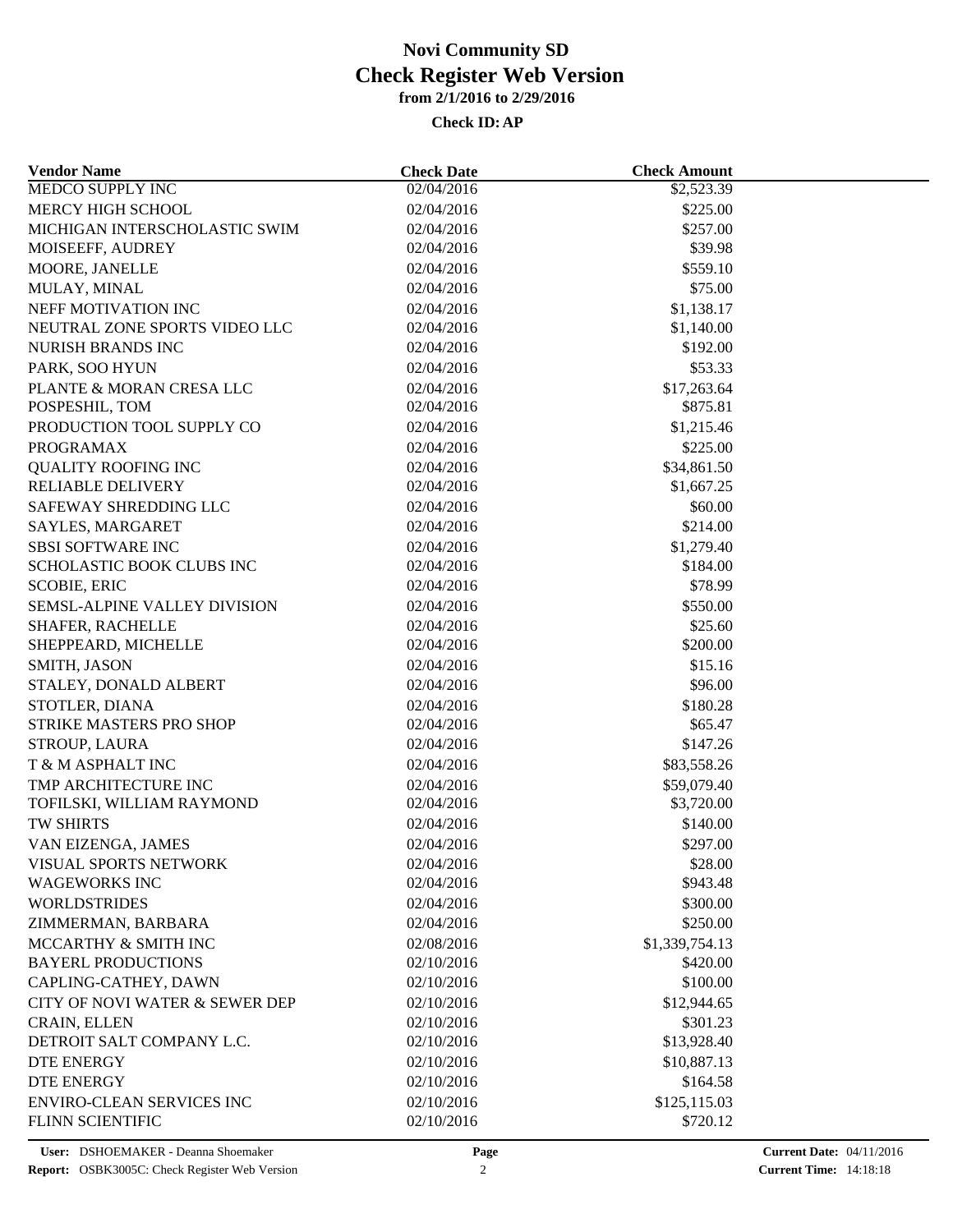| <b>Vendor Name</b>                                    | <b>Check Date</b> | <b>Check Amount</b> |  |
|-------------------------------------------------------|-------------------|---------------------|--|
| FOLLETT SCHOOL SOLUTIONS INC                          | 02/10/2016        | \$443.00            |  |
| <b>GANTT, RENEE</b>                                   | 02/10/2016        | \$100.00            |  |
| <b>GREEN, LAURA</b>                                   | 02/10/2016        | \$200.00            |  |
| HUANG, CHRIS                                          | 02/10/2016        | \$505.69            |  |
| ISRAEL, MELISSA                                       | 02/10/2016        | \$100.00            |  |
| KRUPIC, MORGAN                                        | 02/10/2016        | \$708.00            |  |
| MA, LILY                                              | 02/10/2016        | \$749.92            |  |
| MADCAP PRODUCTIONS PUPPET THEA                        | 02/10/2016        | \$1,600.00          |  |
| <b>MARQUIS THEATRE</b>                                | 02/10/2016        | \$100.00            |  |
| <b>MARSHALL MUSIC</b>                                 | 02/10/2016        | \$243.00            |  |
| MICHIGAN.COM                                          | 02/10/2016        | \$452.00            |  |
| MICHIGAN.COM                                          | 02/10/2016        | \$63.77             |  |
| MILLER, LAUREN                                        | 02/10/2016        | \$100.00            |  |
| MOORE, JANELLE                                        | 02/10/2016        | \$449.92            |  |
| NOVI COFFEE & TEA                                     | 02/10/2016        | \$800.00            |  |
| NU WAVE AQUARIUMS LTD                                 | 02/10/2016        | \$79.00             |  |
| PISTOLESI, MORGAN                                     | 02/10/2016        | \$500.00            |  |
| POSPESHIL, TOM                                        | 02/10/2016        | \$261.43            |  |
| RINGOLD, CHERYL                                       | 02/10/2016        | \$239.44            |  |
| <b>SAMUELS, EMILY</b>                                 | 02/10/2016        | \$115.39            |  |
| SCHNEIDER, PHELAN                                     | 02/10/2016        | \$100.00            |  |
| SOUND ENGINEERING INC                                 | 02/10/2016        | \$212.25            |  |
| VILLANOVA CONSTRUCTION CO INC                         | 02/10/2016        | \$37,043.00         |  |
| ZECHMAN, KIMBERLY                                     | 02/10/2016        | \$84.11             |  |
| ZIMMERMAN, BARBARA                                    | 02/10/2016        | \$100.00            |  |
| <b>CHAPTER 13 TRUSTEE</b>                             | 02/10/2016        | \$264.60            |  |
| <b>GREAT LAKES HIGHER EDUCATION G</b>                 | 02/10/2016        | \$134.25            |  |
| <b>MEFSA</b>                                          | 02/10/2016        | \$126.20            |  |
| <b>MISDU</b>                                          | 02/10/2016        | \$2,118.47          |  |
| PENNSYLVANIA HIGHER ED ASSISTA                        | 02/10/2016        | \$134.00            |  |
| <b>U.S. DEPARTMENT OF EDUCATION</b>                   | 02/10/2016        | \$532.15            |  |
| ABC MANAGEMENT                                        | 02/18/2016        | \$152.00            |  |
| ABEL, MARCI                                           | 02/18/2016        | \$91.66             |  |
| ADVANTAGE FIRST AID TRAINING A                        | 02/18/2016        | \$348.00            |  |
| AKOURI, MICHAEL                                       | 02/18/2016        | \$30.00             |  |
| ALPINE VALLEY SKI AREA                                | 02/18/2016        | \$2,973.00          |  |
| ANDYMARK INC.                                         | 02/18/2016        | \$1,221.77          |  |
| <b>ARTISTIC ATTITUDES</b>                             |                   |                     |  |
|                                                       | 02/18/2016        | \$200.00            |  |
| <b>AT&amp;T MOBILITY</b><br>AVENTRIC TECHNOLOGIES LLC | 02/18/2016        | \$994.12            |  |
|                                                       | 02/18/2016        | \$3,222.00          |  |
| <b>BERRY, JAIME</b>                                   | 02/18/2016        | \$969.00            |  |
| <b>BROADCAST MEASUREMENTS</b>                         | 02/18/2016        | \$96.00             |  |
| CANO, SIGIFREDO                                       | 02/18/2016        | \$40.75             |  |
| CASTLE, KATHRYN                                       | 02/18/2016        | \$574.17            |  |
| CEO IMAGING SYSTEMS INC                               | 02/18/2016        | \$1,496.00          |  |
| <b>CHARTWELLS DINING SERVICES</b>                     | 02/18/2016        | \$113,664.66        |  |
| CONTRACT PAPER GROUP INC                              | 02/18/2016        | \$3,230.90          |  |
| DAKTRONICS INC                                        | 02/18/2016        | \$5,797.50          |  |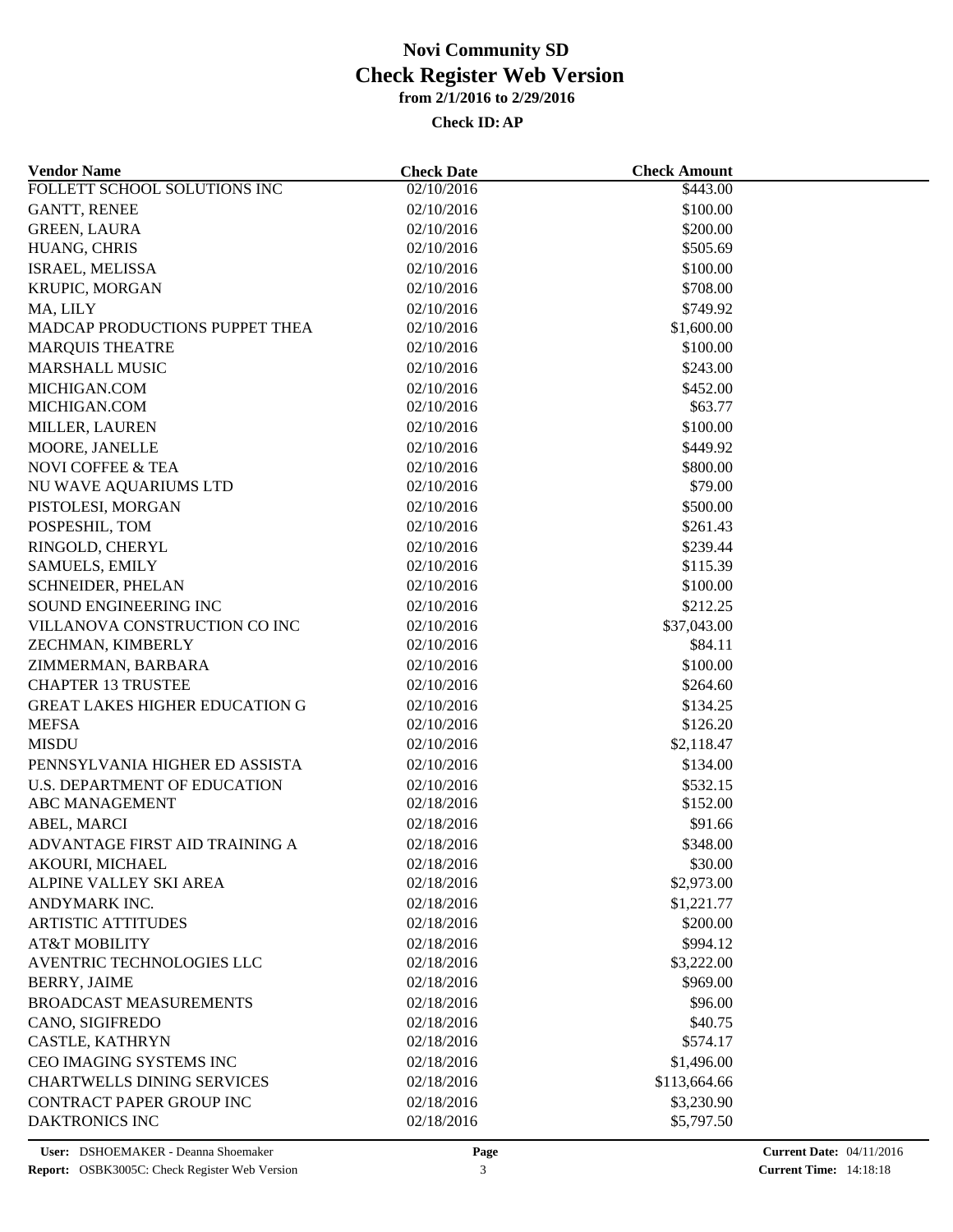| <b>Vendor Name</b>                      | <b>Check Date</b>        | <b>Check Amount</b>  |  |
|-----------------------------------------|--------------------------|----------------------|--|
| DASCHKE, BRENDAN                        | 02/18/2016               | \$19.38              |  |
| DEHNE, ANNE                             | 02/18/2016               | \$40.90              |  |
| DETROIT METRO SKATE COUNCIL             | 02/18/2016               | \$1,500.00           |  |
| DIAL, JEANNE                            | 02/18/2016               | \$246.84             |  |
| <b>ENVIRO-CLEAN SERVICES INC</b>        | 02/18/2016               | \$3,993.30           |  |
| FERGUSON, MICHELE                       | 02/18/2016               | \$109.97             |  |
| FISHER, BEN                             | 02/18/2016               | \$290.00             |  |
| FOUNDATIONS OF CREATIVE VISION          | 02/18/2016               | \$319.20             |  |
| <b>GEORGE, SHIRLEY</b>                  | 02/18/2016               | \$57.00              |  |
| <b>GLASS CITY FOOD SERVICE INC</b>      | 02/18/2016               | \$251.00             |  |
| <b>GOLI, GOWRILAXMI</b>                 | 02/18/2016               | \$75.00              |  |
| <b>GRACON PORTRAIT STUDIO</b>           | 02/18/2016               | \$67.50              |  |
| <b>GRANT, JANET OR TODD</b>             | 02/18/2016               | \$1,023.30           |  |
| HARBAR, ERIN                            | 02/18/2016               | \$44.08              |  |
| HTWE, KHIN                              | 02/18/2016               | \$886.00             |  |
| HUANG, CHRIS                            | 02/18/2016               | \$170.41             |  |
| HULVERSON, ELLEN                        | 02/18/2016               | \$211.68             |  |
| HUMANEX VENTURES LLC                    | 02/18/2016               | \$3,400.00           |  |
| INTERIM HOME HEALTHCARE OF OAK          | 02/18/2016               | \$5,040.00           |  |
| <b>INTERIOR ENVIRONMENTS LLC</b>        | 02/18/2016               | \$12,690.64          |  |
| JAHN, KRISTINE                          | 02/18/2016               | \$30.73              |  |
| JAMROG, DIANE                           | 02/18/2016               | \$55.00              |  |
|                                         |                          |                      |  |
| KARIAKAR, AKSHAY<br>KAZALEH, CHARLES M. | 02/18/2016<br>02/18/2016 | \$142.65<br>\$690.00 |  |
| LIVONIA PUBLIC SCHOOLS                  | 02/18/2016               | \$175.00             |  |
|                                         |                          | \$114.00             |  |
| MADAFFERI, CHANDRA                      | 02/18/2016               |                      |  |
| MADAY, JULIE                            | 02/18/2016               | \$149.85             |  |
| MAGUIRE, HATTIE                         | 02/18/2016               | \$96.48              |  |
| MAZZA, ERIC                             | 02/18/2016               | \$19.99              |  |
| MCDOUGALL, BARBARA                      | 02/18/2016               | \$13.97              |  |
| MCMASTER-CARR SUPPLY COMPANY            | 02/18/2016               | \$849.99             |  |
| MCPHAIL, CAITLYN                        | 02/18/2016               | \$18.47              |  |
| METROPOLITAN DETROIT BUREAU OF          | 02/18/2016               | \$750.00             |  |
| MICHIGAN PUBLIC HIGH SCHOOL HO          | 02/18/2016               | \$275.00             |  |
| NOVI ICE ARENA                          | 02/18/2016               | \$7,112.50           |  |
| NUTTY SCIENTISTS OF SOUTHEAST           | 02/18/2016               | \$350.00             |  |
| <b>OAKLAND SCHOOLS</b>                  | 02/18/2016               | \$2,775.00           |  |
| <b>OAKLAND SCHOOLS</b>                  | 02/18/2016               | \$1,534.05           |  |
| POSPESHIL, TOM                          | 02/18/2016               | \$405.85             |  |
| PROVIDENCE OCCUPATIONAL HEALTH          | 02/18/2016               | \$18.00              |  |
| <b>READ NATURALLY</b>                   | 02/18/2016               | \$599.00             |  |
| ROSS, NICOLE                            | 02/18/2016               | \$147.35             |  |
| SAFEWAY SHREDDING LLC                   | 02/18/2016               | \$60.00              |  |
| <b>SAXTON, ROBERT</b>                   | 02/18/2016               | \$51.61              |  |
| SCHLICKER, MELISSA                      | 02/18/2016               | \$76.07              |  |
| <b>SCIENCE ALIVE</b>                    | 02/18/2016               | \$1,270.00           |  |
| SEAHOLM HIGH SCHOOL                     | 02/18/2016               | \$369.00             |  |
| SHAW, KRISTA                            | 02/18/2016               | \$97.61              |  |
|                                         |                          |                      |  |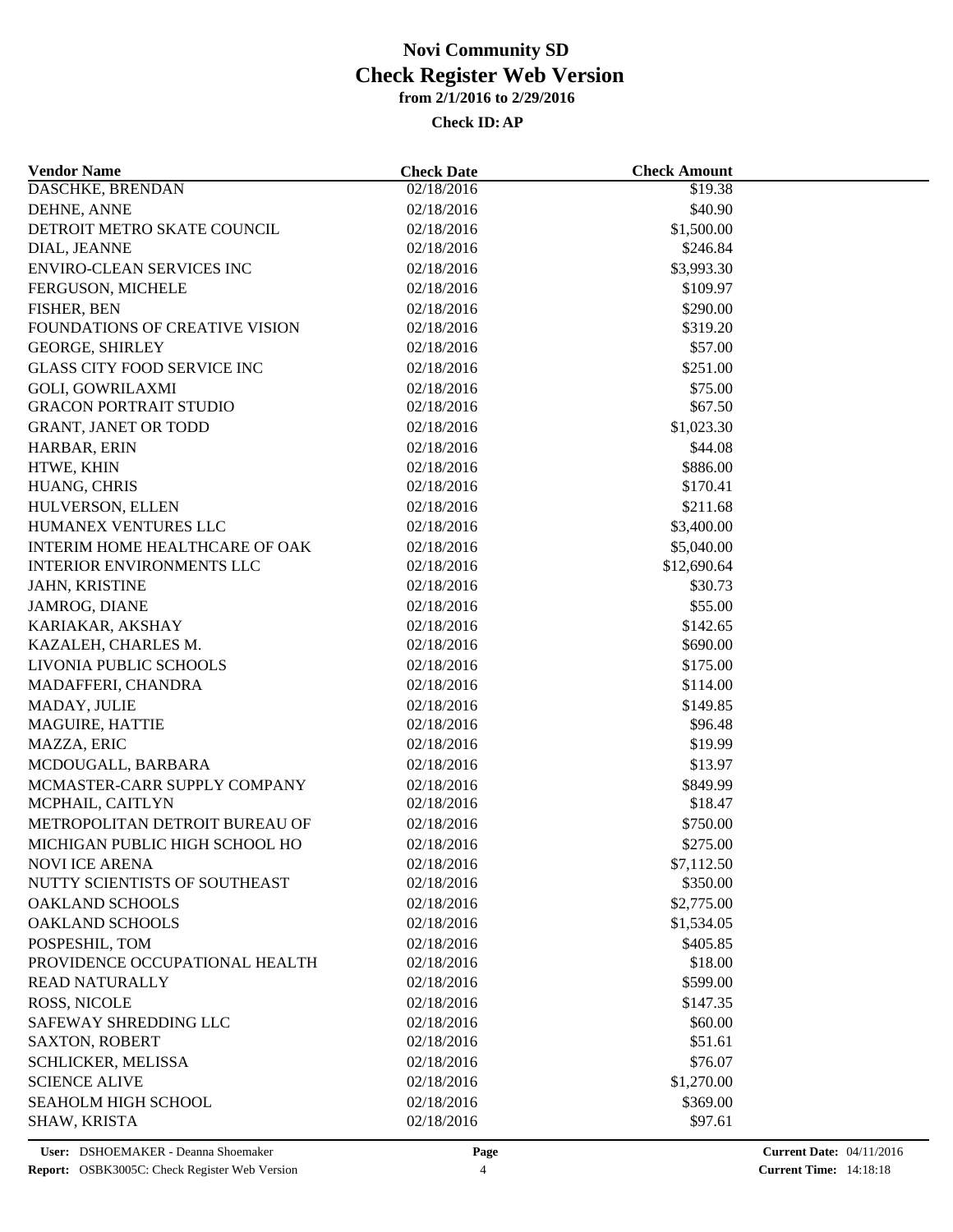| <b>Vendor Name</b>                        | <b>Check Date</b> | <b>Check Amount</b> |  |
|-------------------------------------------|-------------------|---------------------|--|
| SHINDORF, LISA                            | 02/18/2016        | \$65.42             |  |
| SINAWI, BRANDON                           | 02/18/2016        | \$89.73             |  |
| SMITH, JASON                              | 02/18/2016        | \$497.43            |  |
| STEVE WEISS MUSIC                         | 02/18/2016        | \$1,906.00          |  |
| SURE RIDE TRANSPORATION LLC               | 02/18/2016        | \$4,320.00          |  |
| THE BILINGUAL FUN CO LLC                  | 02/18/2016        | \$539.00            |  |
| <b>TW SHIRTS</b>                          | 02/18/2016        | \$190.00            |  |
| UNITED STATES POST OFFICE                 | 02/18/2016        | \$225.00            |  |
| VELLUCCI, MARK ANDREW                     | 02/18/2016        | \$796.09            |  |
| <b>VESCO OIL CORPORATION</b>              | 02/18/2016        | \$240.00            |  |
| VEX ROBOTICS INC.                         | 02/18/2016        | \$1,524.20          |  |
| WALLED LAKE CONSOLIDATED SCHOO            | 02/18/2016        | \$320.00            |  |
| WALLED LAKE CONSOLIDATED SCHOO            | 02/18/2016        | \$40,112.75         |  |
| WELLOCK, TRISHA                           | 02/18/2016        | \$73.24             |  |
| WEST, BRIAN                               | 02/18/2016        | \$196.34            |  |
| WORRY FREE TRANSPORTATION INC             | 02/18/2016        | \$495.00            |  |
| A PARTS WAREHOUSE                         | 02/23/2016        | \$96.54             |  |
| <b>ABC MANAGEMENT</b>                     | 02/23/2016        | \$152.00            |  |
| <b>BELLE TIRE DISTRIBUTORS</b>            | 02/23/2016        | \$537.32            |  |
| <b>BRAIN POP LLC</b>                      | 02/23/2016        | \$13,036.86         |  |
| CONTRACT PAPER GROUP INC                  | 02/23/2016        | \$2,021.60          |  |
| <b>CUMMINS BRIDGEWAY LLC</b>              | 02/23/2016        | \$355.12            |  |
| <b>DAKTRONICS INC</b>                     | 02/23/2016        | \$5,457.50          |  |
| DITRI, LYNN                               | 02/23/2016        | \$37.50             |  |
| <b>EXECUTIVE ENERGY SERVICES LLC</b>      | 02/23/2016        | \$400.00            |  |
| FARRIS, CATHERINE M.                      | 02/23/2016        | \$132.74            |  |
| <b>GLASS CITY FOOD SERVICE INC</b>        | 02/23/2016        | \$220.50            |  |
| <b>INTEGRITY TESTING &amp; SAFETY ADM</b> | 02/23/2016        | \$150.00            |  |
| INTERIM HOME HEALTHCARE OF OAK            | 02/23/2016        | \$1,400.00          |  |
| JACKSON TRUCK SERVICE INC                 | 02/23/2016        | \$265.98            |  |
| KEFORD NOVI TOWING INC                    | 02/23/2016        | \$350.00            |  |
| KIM, EUNHEE                               | 02/23/2016        | \$114.00            |  |
| <b>M-2 AUTO PARTS INC</b>                 | 02/23/2016        | \$50.38             |  |
| MA, LILY                                  | 02/23/2016        | \$99.88             |  |
| MATHESON TRI-GAS INC                      | 02/23/2016        | \$78.59             |  |
| MOON, JU AENG                             | 02/23/2016        | \$80.00             |  |
| NOVI YOUTH ASSISTANCE                     | 02/23/2016        | \$375.00            |  |
|                                           |                   |                     |  |
| NXTEC USA LLC                             | 02/23/2016        | \$114.87            |  |
| PEDIATRIC HEALTH CONSULTANTS I            | 02/23/2016        | \$23,653.10         |  |
| PRUCHNIK, JOSHEPH                         | 02/23/2016        | \$89.64             |  |
| ROBINSON, KOWANDA                         | 02/23/2016        | \$10.00             |  |
| SAFEWAY SHREDDING LLC                     | 02/23/2016        | \$60.00             |  |
| <b>SCHERER, TONI</b>                      | 02/23/2016        | \$55.08             |  |
| SCOTT, STACI                              | 02/23/2016        | \$124.95            |  |
| <b>STATE OF MICHIGAN</b>                  | 02/23/2016        | \$125.00            |  |
| <b>STATE OF MICHIGAN</b>                  | 02/23/2016        | \$125.00            |  |
| <b>STATE OF MICHIGAN</b>                  | 02/23/2016        | \$150.00            |  |
| SURE RIDE TRANSPORATION LLC               | 02/23/2016        | \$4,800.00          |  |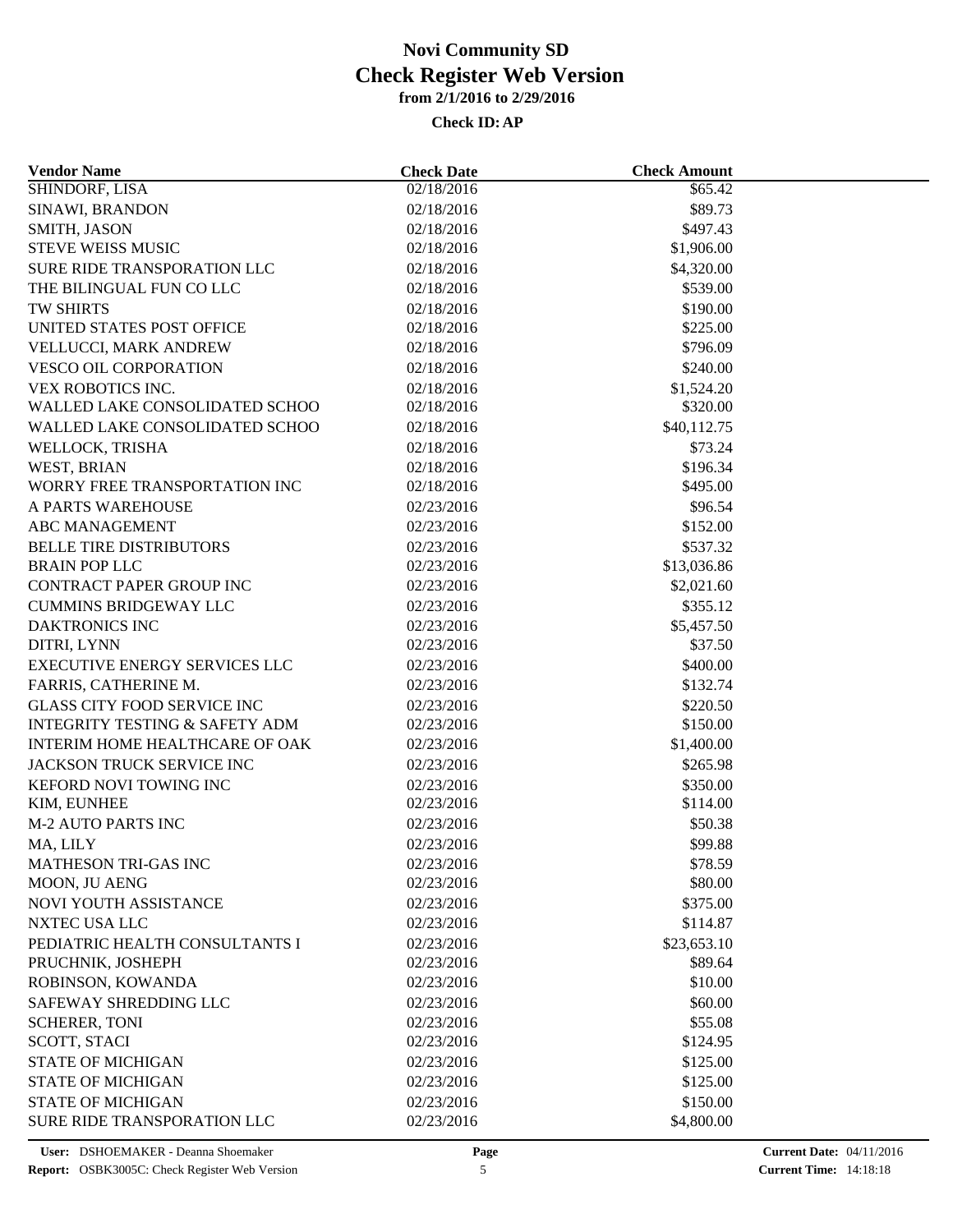| <b>Vendor Name</b>                    | <b>Check Date</b> | <b>Check Amount</b>  |                |
|---------------------------------------|-------------------|----------------------|----------------|
| <b>TW SHIRTS</b>                      | 02/23/2016        | $\overline{$}240.00$ |                |
| WASSON, JILL                          | 02/23/2016        | \$29.56              |                |
| <b>CHAPTER 13 TRUSTEE</b>             | 02/25/2016        | \$264.60             |                |
| <b>GREAT LAKES HIGHER EDUCATION G</b> | 02/25/2016        | \$163.92             |                |
| <b>MISDU</b>                          | 02/25/2016        | \$2,143.47           |                |
| PENNSYLVANIA HIGHER ED ASSISTA        | 02/25/2016        | \$164.61             |                |
| U.S. DEPARTMENT OF EDUCATION          | 02/25/2016        | \$486.44             |                |
| UNITED STATES TREASURY                | 02/25/2016        | \$82.06              |                |
| ANN ARBOR HURON HIGH SCHOOL           | 02/26/2016        | \$150.00             |                |
| ANN ARBOR PIONEER HIGH SCHOOL         | 02/26/2016        | \$75.00              |                |
| ANN ARBOR SKYLINE H.S.                | 02/26/2016        | \$75.00              |                |
| ANTOLEC, JADE                         | 02/26/2016        | \$80.00              |                |
| ARO, CHARLES                          | 02/26/2016        | \$206.80             |                |
| AT&T                                  | 02/26/2016        | \$1,982.77           |                |
|                                       |                   |                      |                |
| AT&T<br><b>BAKER'S OF MILFORD</b>     | 02/26/2016        | \$697.56<br>\$300.00 |                |
|                                       | 02/26/2016        |                      |                |
| <b>BURNSIDE, JEFF</b>                 | 02/26/2016        | \$344.40             |                |
| <b>EA GRAPHICS</b>                    | 02/26/2016        | \$3,265.00           |                |
| GRAND TRAVERSE RESORT AND SPA         | 02/26/2016        | \$820.40             |                |
| HAGENIAN, KATHLEEN                    | 02/26/2016        | \$1,200.00           |                |
| HOBARTH, SUSANNA                      | 02/26/2016        | \$238.93             |                |
| KARINEN, ASHLEY                       | 02/26/2016        | \$144.19             |                |
| KILGORE, AMY                          | 02/26/2016        | \$425.00             |                |
| KOOMEN, KRISTYNE                      | 02/26/2016        | \$19.98              |                |
| LIPSON, ALLIE                         | 02/26/2016        | \$50.00              |                |
| MCCARTHY & SMITH INC                  | 02/26/2016        | \$512,747.69         |                |
| MEDCO SUPPLY INC                      | 02/26/2016        | \$955.65             |                |
| MICHIGAN H.S. ATHLETIC ASSOC.         | 02/26/2016        | \$1,760.00           |                |
| MICHIGAN STATE UNIVERSITY             | 02/26/2016        | \$300.00             |                |
| NORRIS, KIMBERLY R.                   | 02/26/2016        | \$690.00             |                |
| PITNEY BOWES PURCHASE POWER           | 02/26/2016        | \$3,000.00           |                |
| PLYMOUTH LACROSSE ATHLETIC ASS        | 02/26/2016        | \$600.00             |                |
| POHLONSKI, EMILY                      | 02/26/2016        | \$25.00              |                |
| QUICK SILVER MARKETING SOLUTIO        | 02/26/2016        | \$252.28             |                |
| REID, MARSHA                          | 02/26/2016        | \$279.98             |                |
| <b>SALINE AREA SCHOOLS</b>            | 02/26/2016        | \$650.00             |                |
| SMITH, CHRISTIN                       | 02/26/2016        | \$27.64              |                |
| <b>SOUTH LYON HIGH SCHOOL</b>         | 02/26/2016        | \$235.00             |                |
| THE ITALIAN AMERICAN BANQUET C        | 02/26/2016        | \$100.00             |                |
| THORPE, ANDREA                        | 02/26/2016        | \$61.38              |                |
| TOTAL PERFORMANCE TRAINING CEN        | 02/26/2016        | \$2,580.00           |                |
| TW SHIRTS                             | 02/26/2016        | \$455.00             |                |
| WEBBER, RONALD J.                     | 02/26/2016        | \$543.24             |                |
| WHITMORE LAKE HIGH SCHOOL             | 02/26/2016        | \$275.00             |                |
| YAN, WEIXIN                           | 02/26/2016        | \$16.05              |                |
|                                       |                   |                      |                |
| YANG, SHARON                          | 02/26/2016        | \$62.33              |                |
| DIRECT ENERGY BUSINESS INC            | 02/26/2016        | \$36,511.67          |                |
|                                       |                   | <b>Issued:</b>       | \$2,879,446.53 |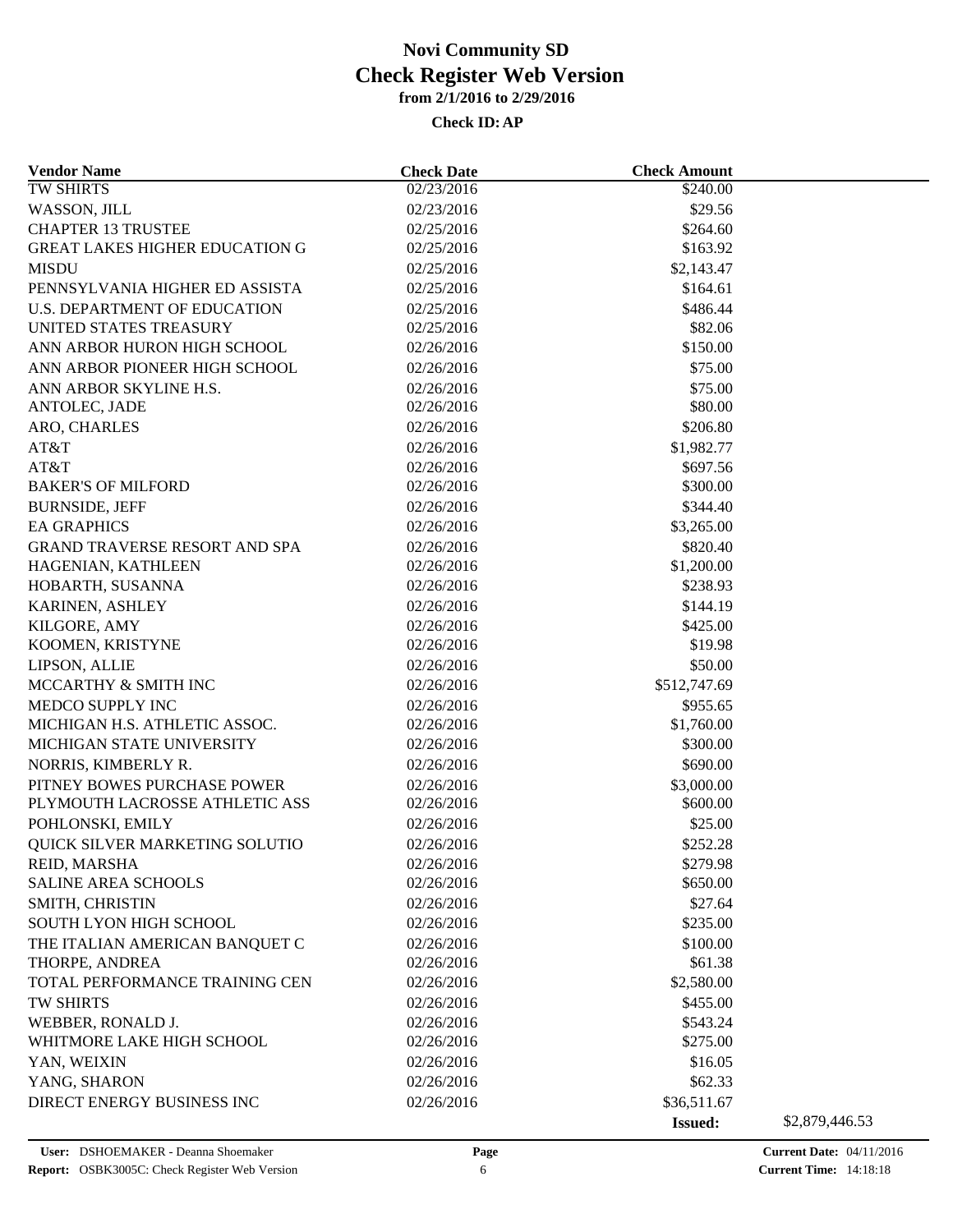| <b>Vendor Name</b> |                                | Check Date | Check Amount          |                |
|--------------------|--------------------------------|------------|-----------------------|----------------|
|                    |                                |            | <b>Reversed:</b>      | \$7,577.57     |
|                    | <b>AP Checks Processed:</b>    | 287        | <b>AP Bank Total:</b> | \$2,887,024.10 |
|                    | <b>Total Checks Processed:</b> | 287        | <b>Grand Total:</b>   | \$2,887,024.10 |